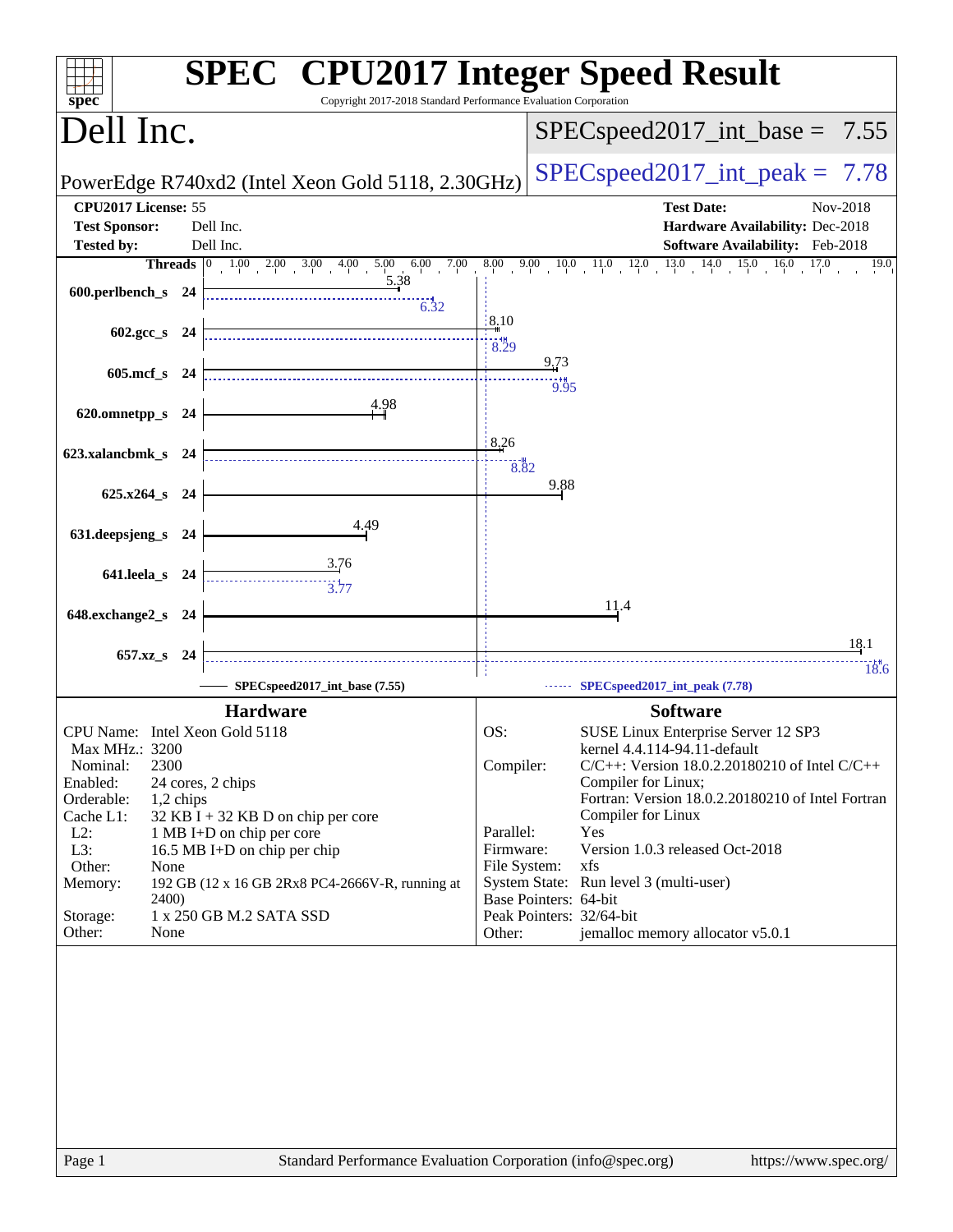| s<br>E<br>n<br>L<br>c |  |  |  |  |  |  |  |
|-----------------------|--|--|--|--|--|--|--|

# **[SPEC CPU2017 Integer Speed Result](http://www.spec.org/auto/cpu2017/Docs/result-fields.html#SPECCPU2017IntegerSpeedResult)**

Copyright 2017-2018 Standard Performance Evaluation Corporation

# Dell Inc.

### $SPECspeed2017\_int\_base = 7.55$

PowerEdge R740xd2 (Intel Xeon Gold 5118, 2.30GHz)  $\left|$  [SPECspeed2017\\_int\\_peak =](http://www.spec.org/auto/cpu2017/Docs/result-fields.html#SPECspeed2017intpeak) 7.78

**[CPU2017 License:](http://www.spec.org/auto/cpu2017/Docs/result-fields.html#CPU2017License)** 55 **[Test Date:](http://www.spec.org/auto/cpu2017/Docs/result-fields.html#TestDate)** Nov-2018 **[Test Sponsor:](http://www.spec.org/auto/cpu2017/Docs/result-fields.html#TestSponsor)** Dell Inc. **[Hardware Availability:](http://www.spec.org/auto/cpu2017/Docs/result-fields.html#HardwareAvailability)** Dec-2018 **[Tested by:](http://www.spec.org/auto/cpu2017/Docs/result-fields.html#Testedby)** Dell Inc. **[Software Availability:](http://www.spec.org/auto/cpu2017/Docs/result-fields.html#SoftwareAvailability)** Feb-2018

### **[Results Table](http://www.spec.org/auto/cpu2017/Docs/result-fields.html#ResultsTable)**

|                                     | <b>Base</b>    |                |              |                |       | <b>Peak</b>    |       |                |                |              |                |              |                |              |
|-------------------------------------|----------------|----------------|--------------|----------------|-------|----------------|-------|----------------|----------------|--------------|----------------|--------------|----------------|--------------|
| <b>Benchmark</b>                    | <b>Threads</b> | <b>Seconds</b> | <b>Ratio</b> | <b>Seconds</b> | Ratio | <b>Seconds</b> | Ratio | <b>Threads</b> | <b>Seconds</b> | <b>Ratio</b> | <b>Seconds</b> | <b>Ratio</b> | <b>Seconds</b> | <b>Ratio</b> |
| 600.perlbench s                     | 24             | 331            | 5.37         | 330            | 5.38  | 328            | 5.41  | 24             | 282            | 6.30         | 280            | 6.34         | 281            | 6.32         |
| $602.\text{gcc}\_\text{s}$          | 24             | 488            | 8.15         | 494            | 8.06  | 491            | 8.10  | 24             | 480            | 8.29         | 485            | 8.21         | 477            | 8.35         |
| $605$ .mcf s                        | 24             | 485            | 9.73         | 490            | 9.64  | 484            | 9.75  | 24             | 474            | 9.95         | 479            | 9.85         | 472            | 10.0         |
| 620.omnetpp_s                       | 24             | 328            | 4.98         | 349            | 4.67  | 324            | 5.03  | 24             | 328            | 4.98         | 349            | 4.67         | 324            | 5.03         |
| 623.xalancbmk s                     | 24             | 174            | 8.17         | <u>172</u>     | 8.26  | 171            | 8.26  | 24             | 161            | 8.78         | <u>161</u>     | 8.82         | 160            | 8.88         |
| 625.x264 s                          | 24             | 179            | 9.88         | 178            | 9.89  | 178            | 9.88  | 24             | 179            | 9.88         | 178            | 9.89         | 178            | 9.88         |
| 631.deepsjeng_s                     | 24             | 319            | 4.49         | 320            | 4.48  | 319            | 4.49  | 24             | 319            | 4.49         | 320            | 4.48         | 319            | 4.49         |
| 641.leela s                         | 24             | 454            | 3.76         | 455            | 3.75  | 454            | 3.76  | 24             | 453            | 3.77         | 453            | 3.77         | 454            | 3.76         |
| 648.exchange2_s                     | 24             | 257            | 11.4         | 257            | 11.4  | 257            | 11.4  | 24             | 257            | 11.4         | 257            | 11.4         | 257            | 11.4         |
| $657.xz$ <sub>S</sub>               | 24             | 341            | 18.1         | 341            | 18.1  | 341            | 18.1  | 24             | 332            | <b>18.6</b>  | 334            | 18.5         | 331            | 18.7         |
| $SPEC speed2017$ int base =<br>7.55 |                |                |              |                |       |                |       |                |                |              |                |              |                |              |

**[SPECspeed2017\\_int\\_peak =](http://www.spec.org/auto/cpu2017/Docs/result-fields.html#SPECspeed2017intpeak) 7.78**

Results appear in the [order in which they were run.](http://www.spec.org/auto/cpu2017/Docs/result-fields.html#RunOrder) Bold underlined text [indicates a median measurement](http://www.spec.org/auto/cpu2017/Docs/result-fields.html#Median).

### **[Operating System Notes](http://www.spec.org/auto/cpu2017/Docs/result-fields.html#OperatingSystemNotes)**

Stack size set to unlimited using "ulimit -s unlimited"

### **[General Notes](http://www.spec.org/auto/cpu2017/Docs/result-fields.html#GeneralNotes)**

Environment variables set by runcpu before the start of the run: KMP\_AFFINITY = "granularity=fine,scatter" LD\_LIBRARY\_PATH = "/home/cpu2017/lib/ia32:/home/cpu2017/lib/intel64:/home/cpu2017/je5.0.1-32:/home/cpu2017/je5.0.1-64" OMP\_STACKSIZE = "192M"

 Binaries compiled on a system with 1x Intel Core i7-4790 CPU + 32GB RAM memory using Redhat Enterprise Linux 7.4 Yes: The test sponsor attests, as of date of publication, that CVE-2017-5754 (Meltdown) is mitigated in the system as tested and documented. Yes: The test sponsor attests, as of date of publication, that CVE-2017-5753 (Spectre variant 1) is mitigated in the system as tested and documented. Yes: The test sponsor attests, as of date of publication, that CVE-2017-5715 (Spectre variant 2) is mitigated in the system as tested and documented. Transparent Huge Pages enabled by default Prior to runcpu invocation Filesystem page cache synced and cleared with: sync; echo 3> /proc/sys/vm/drop\_caches jemalloc, a general purpose malloc implementation built with the RedHat Enterprise 7.4, and the system compiler gcc 4.8.5 sources available from jemalloc.net or <https://github.com/jemalloc/jemalloc/releases>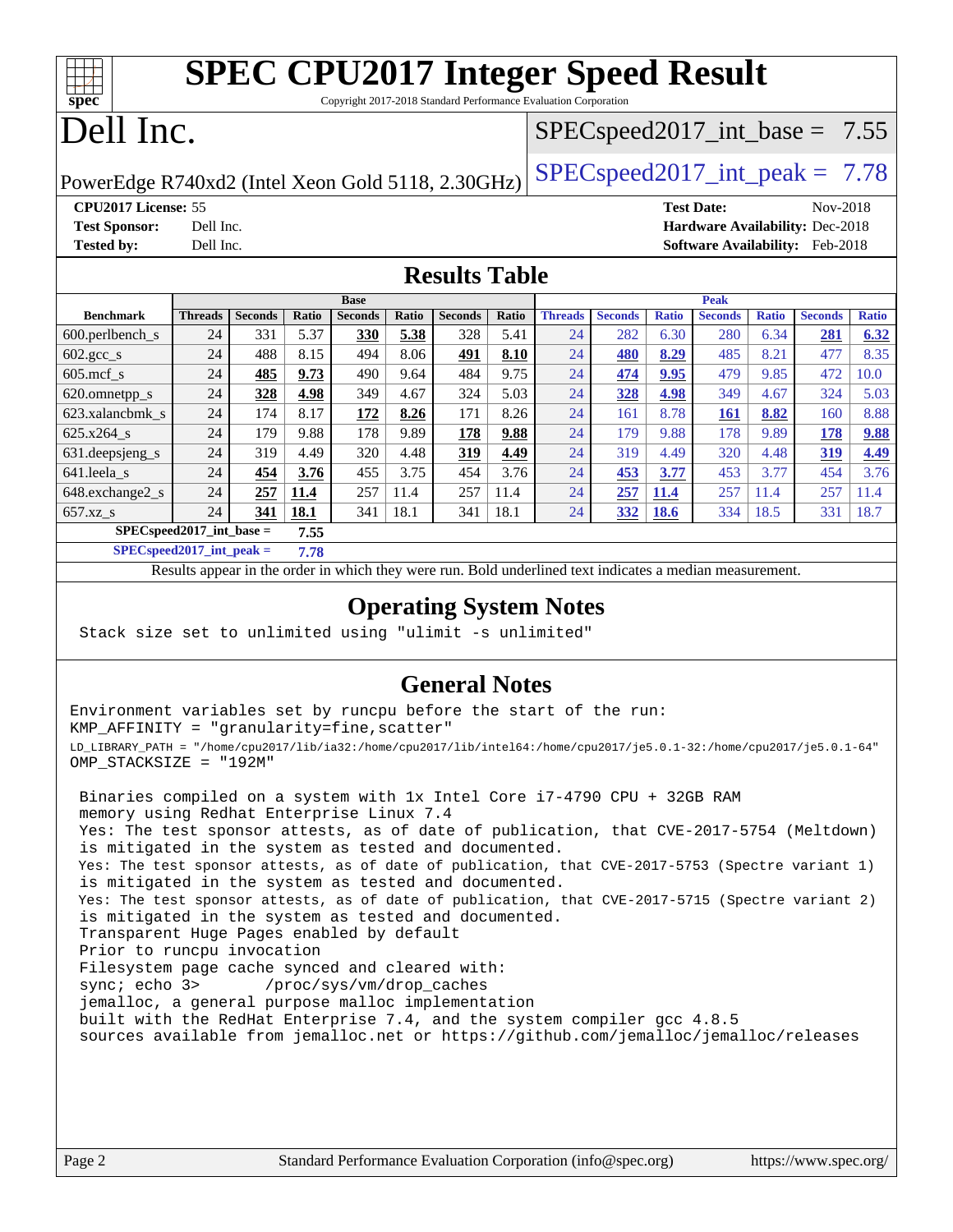|                                                                                                                                                                                                                                                                                                                                                                                                                                                                                                                                                                                                                                                                                                                                                                                                                                                                                                                                                                                                                                                                                                                                                                                                                                                                                                                                                                                                                                                                                                                | Copyright 2017-2018 Standard Performance Evaluation Corporation                                                                                              | <b>SPEC CPU2017 Integer Speed Result</b> |                                        |
|----------------------------------------------------------------------------------------------------------------------------------------------------------------------------------------------------------------------------------------------------------------------------------------------------------------------------------------------------------------------------------------------------------------------------------------------------------------------------------------------------------------------------------------------------------------------------------------------------------------------------------------------------------------------------------------------------------------------------------------------------------------------------------------------------------------------------------------------------------------------------------------------------------------------------------------------------------------------------------------------------------------------------------------------------------------------------------------------------------------------------------------------------------------------------------------------------------------------------------------------------------------------------------------------------------------------------------------------------------------------------------------------------------------------------------------------------------------------------------------------------------------|--------------------------------------------------------------------------------------------------------------------------------------------------------------|------------------------------------------|----------------------------------------|
| $spec^*$<br>Dell Inc.                                                                                                                                                                                                                                                                                                                                                                                                                                                                                                                                                                                                                                                                                                                                                                                                                                                                                                                                                                                                                                                                                                                                                                                                                                                                                                                                                                                                                                                                                          |                                                                                                                                                              | $SPEC speed2017\_int\_base = 7.55$       |                                        |
|                                                                                                                                                                                                                                                                                                                                                                                                                                                                                                                                                                                                                                                                                                                                                                                                                                                                                                                                                                                                                                                                                                                                                                                                                                                                                                                                                                                                                                                                                                                |                                                                                                                                                              | $SPEC speed2017\_int\_peak = 7.78$       |                                        |
| PowerEdge R740xd2 (Intel Xeon Gold 5118, 2.30GHz)<br>CPU2017 License: 55                                                                                                                                                                                                                                                                                                                                                                                                                                                                                                                                                                                                                                                                                                                                                                                                                                                                                                                                                                                                                                                                                                                                                                                                                                                                                                                                                                                                                                       |                                                                                                                                                              | <b>Test Date:</b>                        | Nov-2018                               |
| <b>Test Sponsor:</b><br>Dell Inc.                                                                                                                                                                                                                                                                                                                                                                                                                                                                                                                                                                                                                                                                                                                                                                                                                                                                                                                                                                                                                                                                                                                                                                                                                                                                                                                                                                                                                                                                              |                                                                                                                                                              |                                          | Hardware Availability: Dec-2018        |
| <b>Tested by:</b><br>Dell Inc.                                                                                                                                                                                                                                                                                                                                                                                                                                                                                                                                                                                                                                                                                                                                                                                                                                                                                                                                                                                                                                                                                                                                                                                                                                                                                                                                                                                                                                                                                 |                                                                                                                                                              |                                          | <b>Software Availability:</b> Feb-2018 |
|                                                                                                                                                                                                                                                                                                                                                                                                                                                                                                                                                                                                                                                                                                                                                                                                                                                                                                                                                                                                                                                                                                                                                                                                                                                                                                                                                                                                                                                                                                                | <b>Platform Notes</b>                                                                                                                                        |                                          |                                        |
| BIOS settings:<br>Sub NUMA Cluster disabled<br>Virtualization Technology disabled<br>System Profile set to Custom<br>CPU Performance set to Maximum Performance<br>C States set to Autonomous<br>C1E disabled<br>Uncore Frequency set to Dynamic<br>Energy Efficiency Policy set to Performance<br>Memory Patrol Scrub disabled<br>Logical Processor disabled<br>CPU Interconnect Bus Link Power Management disabled<br>PCI ASPM L1 Link Power Management disabled<br>Sysinfo program /home/cpu2017/bin/sysinfo<br>Rev: r5974 of 2018-05-19 9bcde8f2999c33d61f64985e45859ea9<br>running on linux-m8ku Mon Nov 19 10:04:15 2018<br>SUT (System Under Test) info as seen by some common utilities.<br>For more information on this section, see<br>https://www.spec.org/cpu2017/Docs/config.html#sysinfo<br>From /proc/cpuinfo<br>model name : Intel(R) Xeon(R) Gold 5118 CPU @ 2.30GHz<br>"physical id"s (chips)<br>2<br>24 "processors"<br>cores, siblings (Caution: counting these is hw and system dependent. The following<br>excerpts from /proc/cpuinfo might not be reliable. Use with caution.)<br>cpu cores $: 12$<br>siblings : 12<br>physical 0: cores 0 1 2 3 4 5 8 9 10 11 12 13<br>physical 1: cores 0 1 2 3 4 5 8 9 10 11 12 13<br>From 1scpu:<br>Architecture:<br>$CPU$ op-mode( $s$ ):<br>Byte Order:<br>CPU(s):<br>On-line CPU $(s)$ list:<br>Thread(s) per core:<br>Core(s) per socket:<br>Socket(s):<br>NUMA $node(s)$ :<br>Vendor ID:<br>CPU family:<br>Model:<br>Model name:<br>Stepping: | x86_64<br>$32$ -bit, $64$ -bit<br>Little Endian<br>24<br>$0 - 23$<br>$\mathbf 1$<br>12<br>2<br>2<br>GenuineIntel<br>6<br>85<br>4<br>(Continued on next page) | Intel(R) Xeon(R) Gold 5118 CPU @ 2.30GHz |                                        |
| Page 3                                                                                                                                                                                                                                                                                                                                                                                                                                                                                                                                                                                                                                                                                                                                                                                                                                                                                                                                                                                                                                                                                                                                                                                                                                                                                                                                                                                                                                                                                                         | Standard Performance Evaluation Corporation (info@spec.org)                                                                                                  |                                          | https://www.spec.org/                  |
|                                                                                                                                                                                                                                                                                                                                                                                                                                                                                                                                                                                                                                                                                                                                                                                                                                                                                                                                                                                                                                                                                                                                                                                                                                                                                                                                                                                                                                                                                                                |                                                                                                                                                              |                                          |                                        |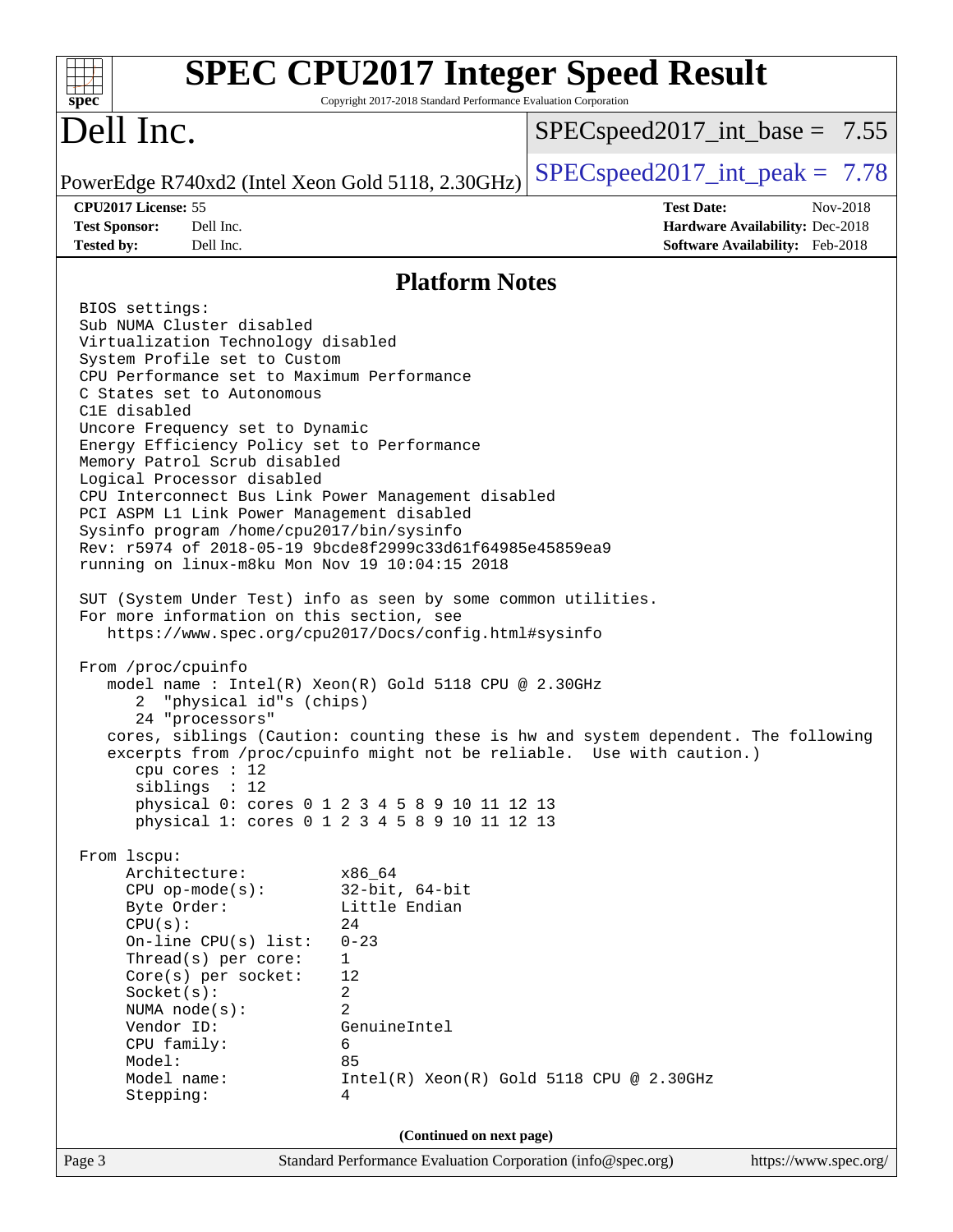| <b>SPEC CPU2017 Integer Speed Result</b><br>Copyright 2017-2018 Standard Performance Evaluation Corporation<br>spec <sup>®</sup>                                            |                                                                    |  |  |  |  |  |  |  |
|-----------------------------------------------------------------------------------------------------------------------------------------------------------------------------|--------------------------------------------------------------------|--|--|--|--|--|--|--|
| Dell Inc.                                                                                                                                                                   | $SPEC speed2017\_int\_base = 7.55$                                 |  |  |  |  |  |  |  |
| PowerEdge R740xd2 (Intel Xeon Gold 5118, 2.30GHz)                                                                                                                           | $SPEC speed2017\_int\_peak = 7.78$                                 |  |  |  |  |  |  |  |
| CPU2017 License: 55                                                                                                                                                         | <b>Test Date:</b><br>Nov-2018                                      |  |  |  |  |  |  |  |
| <b>Test Sponsor:</b><br>Dell Inc.<br>Dell Inc.<br><b>Tested by:</b>                                                                                                         | Hardware Availability: Dec-2018<br>Software Availability: Feb-2018 |  |  |  |  |  |  |  |
|                                                                                                                                                                             |                                                                    |  |  |  |  |  |  |  |
| <b>Platform Notes (Continued)</b>                                                                                                                                           |                                                                    |  |  |  |  |  |  |  |
| CPU MHz:<br>2294.626<br>BogoMIPS:<br>4589.25                                                                                                                                |                                                                    |  |  |  |  |  |  |  |
| Virtualization:<br>$VT - x$                                                                                                                                                 |                                                                    |  |  |  |  |  |  |  |
| Lld cache:<br>32K                                                                                                                                                           |                                                                    |  |  |  |  |  |  |  |
| Lli cache:<br>32K<br>$L2$ cache:<br>1024K                                                                                                                                   |                                                                    |  |  |  |  |  |  |  |
| $L3$ cache:<br>16896K                                                                                                                                                       |                                                                    |  |  |  |  |  |  |  |
| NUMA node0 CPU(s):<br>$0, 2, 4, 6, 8, 10, 12, 14, 16, 18, 20, 22$                                                                                                           |                                                                    |  |  |  |  |  |  |  |
| NUMA nodel CPU(s):<br>1, 3, 5, 7, 9, 11, 13, 15, 17, 19, 21, 23                                                                                                             |                                                                    |  |  |  |  |  |  |  |
| Flags:<br>pat pse36 clflush dts acpi mmx fxsr sse sse2 ss ht tm pbe syscall nx pdpelgb rdtscp                                                                               | fpu vme de pse tsc msr pae mce cx8 apic sep mtrr pge mca cmov      |  |  |  |  |  |  |  |
| lm constant_tsc art arch_perfmon pebs bts rep_good nopl xtopology nonstop_tsc                                                                                               |                                                                    |  |  |  |  |  |  |  |
| aperfmperf eagerfpu pni pclmulqdq dtes64 monitor ds_cpl vmx smx est tm2 ssse3 sdbg                                                                                          |                                                                    |  |  |  |  |  |  |  |
| fma cx16 xtpr pdcm pcid dca sse4_1 sse4_2 x2apic movbe popcnt tsc_deadline_timer aes<br>xsave avx f16c rdrand lahf_lm abm 3dnowprefetch ida arat epb invpcid_single pln pts |                                                                    |  |  |  |  |  |  |  |
| dtherm intel_pt rsb_ctxsw spec_ctrl retpoline kaiser tpr_shadow vnmi flexpriority                                                                                           |                                                                    |  |  |  |  |  |  |  |
| ept vpid fsgsbase tsc_adjust bmil hle avx2 smep bmi2 erms invpcid rtm cqm mpx                                                                                               |                                                                    |  |  |  |  |  |  |  |
| avx512f avx512dq rdseed adx smap clflushopt clwb avx512cd avx512bw avx512vl xsaveopt<br>xsavec xgetbv1 cqm_llc cqm_occup_llc pku ospke                                      |                                                                    |  |  |  |  |  |  |  |
|                                                                                                                                                                             |                                                                    |  |  |  |  |  |  |  |
| /proc/cpuinfo cache data<br>cache size : 16896 KB                                                                                                                           |                                                                    |  |  |  |  |  |  |  |
| From numactl --hardware WARNING: a numactl 'node' might or might not correspond to a                                                                                        |                                                                    |  |  |  |  |  |  |  |
| physical chip.                                                                                                                                                              |                                                                    |  |  |  |  |  |  |  |
| $available: 2 nodes (0-1)$<br>node 0 cpus: 0 2 4 6 8 10 12 14 16 18 20 22                                                                                                   |                                                                    |  |  |  |  |  |  |  |
| node 0 size: 95285 MB                                                                                                                                                       |                                                                    |  |  |  |  |  |  |  |
| node 0 free: 94918 MB                                                                                                                                                       |                                                                    |  |  |  |  |  |  |  |
| node 1 cpus: 1 3 5 7 9 11 13 15 17 19 21 23                                                                                                                                 |                                                                    |  |  |  |  |  |  |  |
| node 1 size: 96749 MB<br>node 1 free: 96354 MB                                                                                                                              |                                                                    |  |  |  |  |  |  |  |
| node distances:                                                                                                                                                             |                                                                    |  |  |  |  |  |  |  |
| node<br>$\overline{0}$<br>$\overline{1}$                                                                                                                                    |                                                                    |  |  |  |  |  |  |  |
| 0:<br>10<br>21<br>1:<br>21 10                                                                                                                                               |                                                                    |  |  |  |  |  |  |  |
|                                                                                                                                                                             |                                                                    |  |  |  |  |  |  |  |
| From /proc/meminfo                                                                                                                                                          |                                                                    |  |  |  |  |  |  |  |
| MemTotal:<br>196643524 kB<br>HugePages_Total:<br>0                                                                                                                          |                                                                    |  |  |  |  |  |  |  |
| Hugepagesize:<br>2048 kB                                                                                                                                                    |                                                                    |  |  |  |  |  |  |  |
|                                                                                                                                                                             |                                                                    |  |  |  |  |  |  |  |
| /usr/bin/lsb_release -d<br>SUSE Linux Enterprise Server 12 SP3                                                                                                              |                                                                    |  |  |  |  |  |  |  |
| From /etc/*release* /etc/*version*<br>SuSE-release:                                                                                                                         |                                                                    |  |  |  |  |  |  |  |
| (Continued on next page)                                                                                                                                                    |                                                                    |  |  |  |  |  |  |  |
|                                                                                                                                                                             |                                                                    |  |  |  |  |  |  |  |

Page 4 Standard Performance Evaluation Corporation [\(info@spec.org\)](mailto:info@spec.org) <https://www.spec.org/>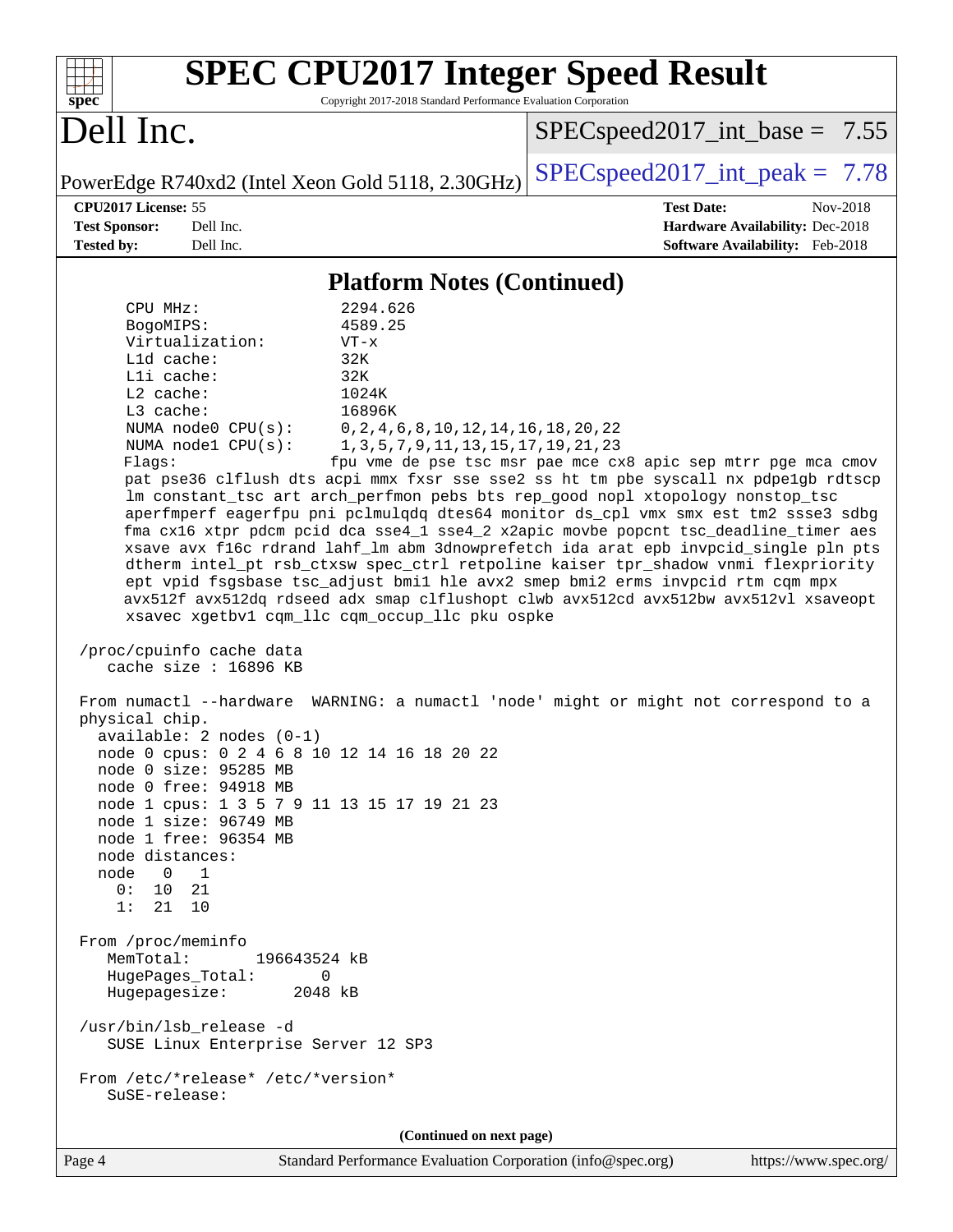### **[spec](http://www.spec.org/) [SPEC CPU2017 Integer Speed Result](http://www.spec.org/auto/cpu2017/Docs/result-fields.html#SPECCPU2017IntegerSpeedResult)** Copyright 2017-2018 Standard Performance Evaluation Corporation Dell Inc. PowerEdge R740xd2 (Intel Xeon Gold 5118, 2.30GHz)  $\left|$  [SPECspeed2017\\_int\\_peak =](http://www.spec.org/auto/cpu2017/Docs/result-fields.html#SPECspeed2017intpeak) 7.78  $SPECspeed2017\_int\_base = 7.55$ **[CPU2017 License:](http://www.spec.org/auto/cpu2017/Docs/result-fields.html#CPU2017License)** 55 **[Test Date:](http://www.spec.org/auto/cpu2017/Docs/result-fields.html#TestDate)** Nov-2018 **[Test Sponsor:](http://www.spec.org/auto/cpu2017/Docs/result-fields.html#TestSponsor)** Dell Inc. **[Hardware Availability:](http://www.spec.org/auto/cpu2017/Docs/result-fields.html#HardwareAvailability)** Dec-2018 **[Tested by:](http://www.spec.org/auto/cpu2017/Docs/result-fields.html#Testedby)** Dell Inc. **[Software Availability:](http://www.spec.org/auto/cpu2017/Docs/result-fields.html#SoftwareAvailability)** Feb-2018 **[Platform Notes \(Continued\)](http://www.spec.org/auto/cpu2017/Docs/result-fields.html#PlatformNotes)** SUSE Linux Enterprise Server 12 (x86\_64) VERSION = 12 PATCHLEVEL = 3 # This file is deprecated and will be removed in a future service pack or release. # Please check /etc/os-release for details about this release. os-release: NAME="SLES" VERSION="12-SP3" VERSION\_ID="12.3" PRETTY\_NAME="SUSE Linux Enterprise Server 12 SP3" ID="sles" ANSI\_COLOR="0;32" CPE\_NAME="cpe:/o:suse:sles:12:sp3" uname -a: Linux linux-m8ku 4.4.114-94.11-default #1 SMP Thu Feb 1 19:28:26 UTC 2018 (4309ff9) x86\_64 x86\_64 x86\_64 GNU/Linux Kernel self-reported vulnerability status: CVE-2017-5754 (Meltdown): Mitigation: PTI CVE-2017-5753 (Spectre variant 1): Mitigation: Barriers CVE-2017-5715 (Spectre variant 2): Mitigation: IBRS+IBPB run-level 3 Nov 19 09:47 last=5 SPEC is set to: /home/cpu2017 Filesystem Type Size Used Avail Use% Mounted on /dev/sdz4 xfs 182G 4.0G 178G 3% /home Additional information from dmidecode follows. WARNING: Use caution when you interpret this section. The 'dmidecode' program reads system data which is "intended to allow hardware to be accurately determined", but the intent may not be met, as there are frequent changes to hardware, firmware, and the "DMTF SMBIOS" standard. BIOS Dell Inc. 1.0.3 10/25/2018 Memory: 12x 002C04B3002C 18ASF2G72PDZ-2G6E1 16 GB 2 rank 2666, configured at 2400 4x Not Specified Not Specified (End of data from sysinfo program) **[Compiler Version Notes](http://www.spec.org/auto/cpu2017/Docs/result-fields.html#CompilerVersionNotes)** ============================================================================== CC 600.perlbench  $s(base)$  602.gcc  $s(base)$  605.mcf  $s(base)$  625.x264  $s(base)$  657.xz\_s(base) **(Continued on next page)**

Page 5 Standard Performance Evaluation Corporation [\(info@spec.org\)](mailto:info@spec.org) <https://www.spec.org/>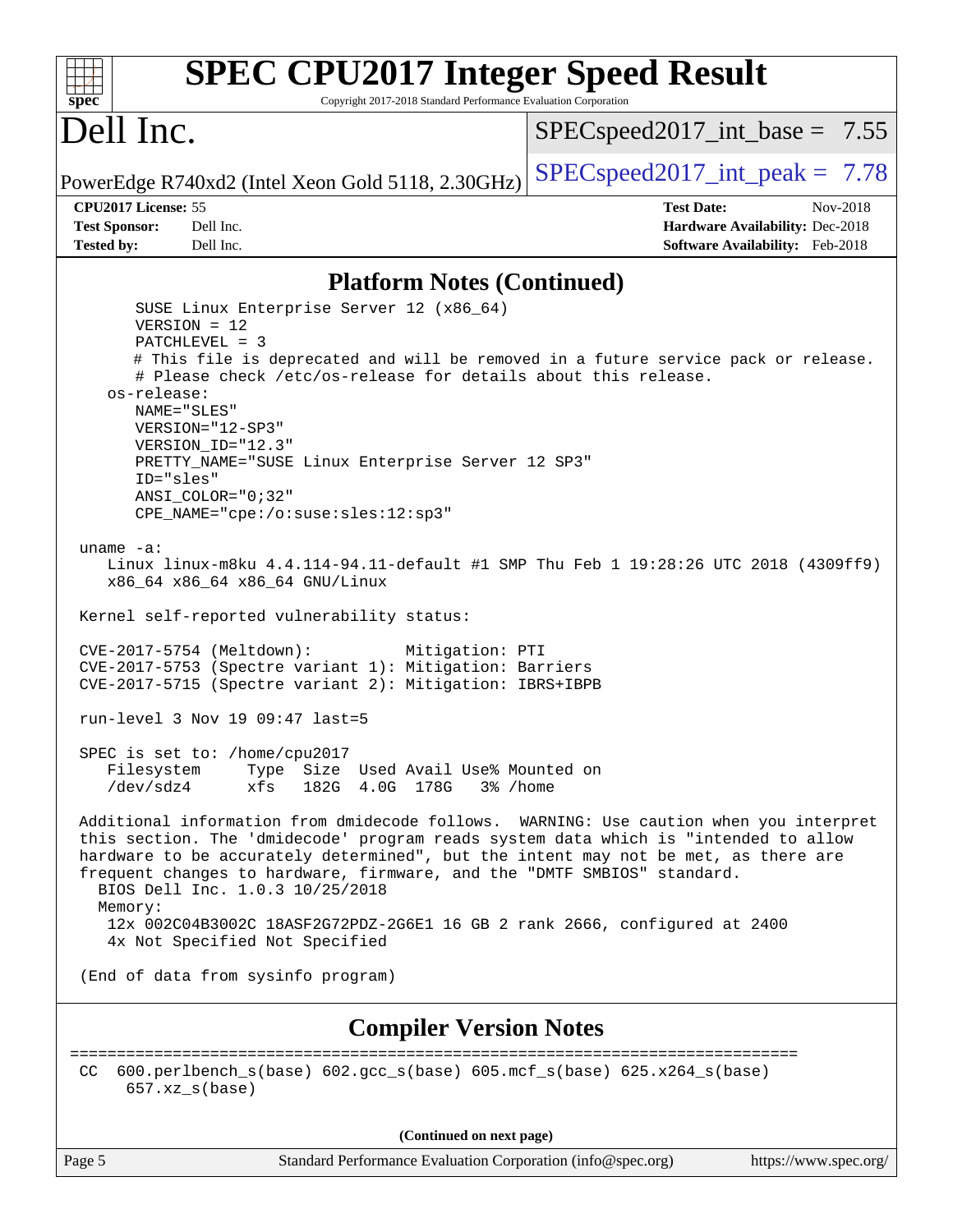| <b>SPEC CPU2017 Integer Speed Result</b><br>Copyright 2017-2018 Standard Performance Evaluation Corporation<br>$spec^*$ |                                                                                                     |
|-------------------------------------------------------------------------------------------------------------------------|-----------------------------------------------------------------------------------------------------|
| Dell Inc.                                                                                                               | $SPEC speed2017\_int\_base = 7.55$                                                                  |
| PowerEdge R740xd2 (Intel Xeon Gold 5118, 2.30GHz)                                                                       | $SPEC speed2017\_int\_peak = 7.78$                                                                  |
| CPU2017 License: 55<br><b>Test Sponsor:</b><br>Dell Inc.<br><b>Tested by:</b><br>Dell Inc.                              | <b>Test Date:</b><br>Nov-2018<br>Hardware Availability: Dec-2018<br>Software Availability: Feb-2018 |
| <b>Compiler Version Notes (Continued)</b>                                                                               |                                                                                                     |
| icc (ICC) 18.0.2 20180210<br>Copyright (C) 1985-2018 Intel Corporation. All rights reserved.                            |                                                                                                     |
| $600.perlbench_s (peak) 602.gcc_s (peak) 605.mef_s (peak) 625. x264_s (peak)$<br>CC.<br>$657. xz_s (peak)$              |                                                                                                     |
| icc (ICC) 18.0.2 20180210<br>Copyright (C) 1985-2018 Intel Corporation. All rights reserved.                            |                                                                                                     |
| CXXC 620.omnetpp_s(base) 623.xalancbmk_s(base) 631.deepsjeng_s(base)<br>641.leela s(base)                               |                                                                                                     |
| icpc (ICC) 18.0.2 20180210<br>Copyright (C) 1985-2018 Intel Corporation. All rights reserved.                           |                                                                                                     |
| CXXC 620.omnetpp_s(peak) 623.xalancbmk_s(peak) 631.deepsjeng_s(peak)<br>641.leela_s(peak)                               |                                                                                                     |
| icpc (ICC) 18.0.2 20180210<br>Copyright (C) 1985-2018 Intel Corporation. All rights reserved.                           |                                                                                                     |
| 648.exchange2_s(base)<br>FC.                                                                                            |                                                                                                     |
| ifort (IFORT) 18.0.2 20180210<br>Copyright (C) 1985-2018 Intel Corporation. All rights reserved.                        |                                                                                                     |
| $648$ . exchange $2_s$ (peak)<br>FC.                                                                                    |                                                                                                     |
| ifort (IFORT) 18.0.2 20180210<br>Copyright (C) 1985-2018 Intel Corporation. All rights reserved.                        |                                                                                                     |
|                                                                                                                         |                                                                                                     |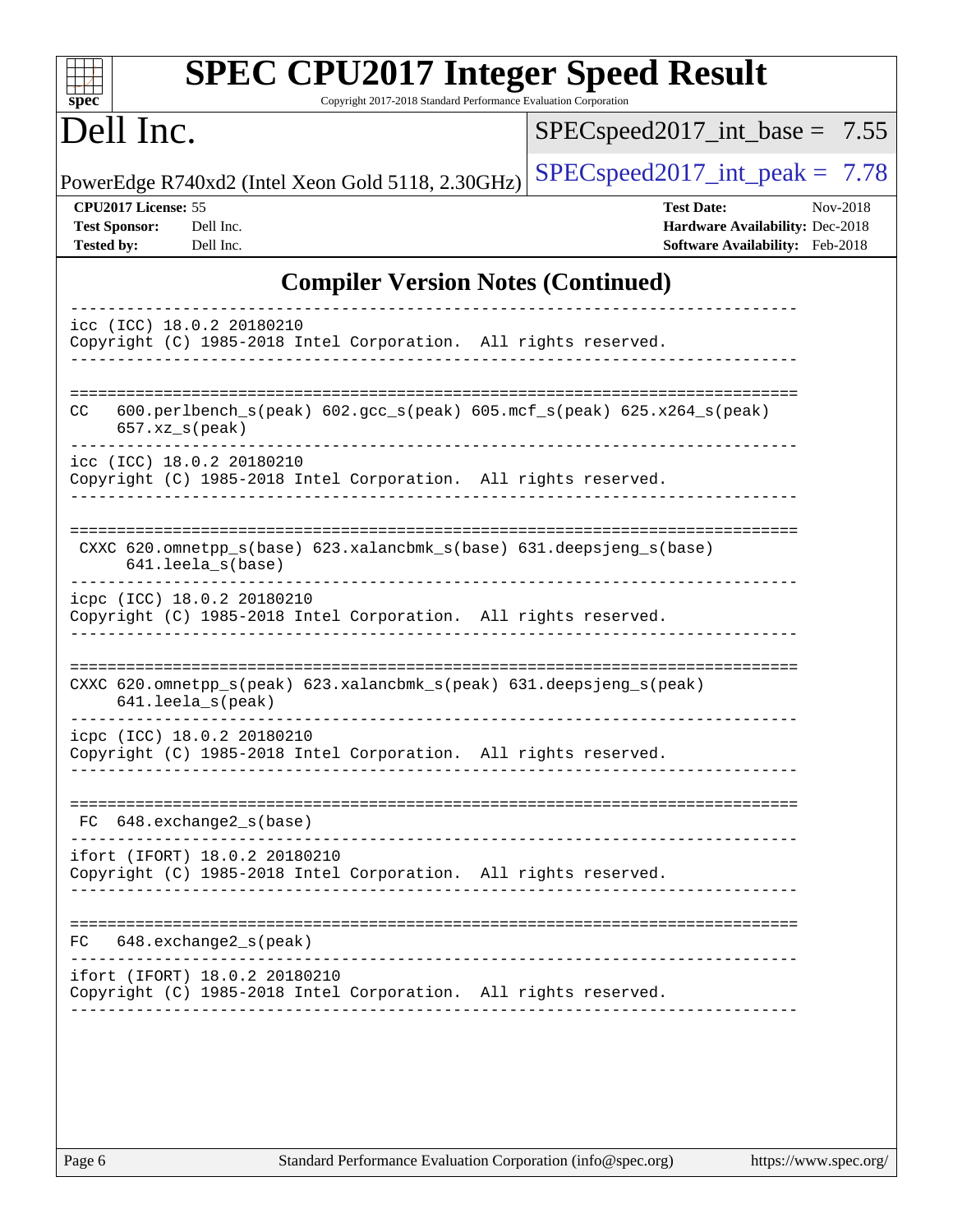

# **[SPEC CPU2017 Integer Speed Result](http://www.spec.org/auto/cpu2017/Docs/result-fields.html#SPECCPU2017IntegerSpeedResult)**

Copyright 2017-2018 Standard Performance Evaluation Corporation

# Dell Inc.

 $SPECspeed2017\_int\_base = 7.55$ 

PowerEdge R740xd2 (Intel Xeon Gold 5118, 2.30GHz)  $\left|$  [SPECspeed2017\\_int\\_peak =](http://www.spec.org/auto/cpu2017/Docs/result-fields.html#SPECspeed2017intpeak) 7.78

**[CPU2017 License:](http://www.spec.org/auto/cpu2017/Docs/result-fields.html#CPU2017License)** 55 **[Test Date:](http://www.spec.org/auto/cpu2017/Docs/result-fields.html#TestDate)** Nov-2018 **[Test Sponsor:](http://www.spec.org/auto/cpu2017/Docs/result-fields.html#TestSponsor)** Dell Inc. **[Hardware Availability:](http://www.spec.org/auto/cpu2017/Docs/result-fields.html#HardwareAvailability)** Dec-2018 **[Tested by:](http://www.spec.org/auto/cpu2017/Docs/result-fields.html#Testedby)** Dell Inc. **[Software Availability:](http://www.spec.org/auto/cpu2017/Docs/result-fields.html#SoftwareAvailability)** Feb-2018

## **[Base Compiler Invocation](http://www.spec.org/auto/cpu2017/Docs/result-fields.html#BaseCompilerInvocation)**

[C benchmarks:](http://www.spec.org/auto/cpu2017/Docs/result-fields.html#Cbenchmarks) [icc -m64 -std=c11](http://www.spec.org/cpu2017/results/res2018q4/cpu2017-20181210-10189.flags.html#user_CCbase_intel_icc_64bit_c11_33ee0cdaae7deeeab2a9725423ba97205ce30f63b9926c2519791662299b76a0318f32ddfffdc46587804de3178b4f9328c46fa7c2b0cd779d7a61945c91cd35)

[C++ benchmarks:](http://www.spec.org/auto/cpu2017/Docs/result-fields.html#CXXbenchmarks) [icpc -m64](http://www.spec.org/cpu2017/results/res2018q4/cpu2017-20181210-10189.flags.html#user_CXXbase_intel_icpc_64bit_4ecb2543ae3f1412ef961e0650ca070fec7b7afdcd6ed48761b84423119d1bf6bdf5cad15b44d48e7256388bc77273b966e5eb805aefd121eb22e9299b2ec9d9)

[Fortran benchmarks](http://www.spec.org/auto/cpu2017/Docs/result-fields.html#Fortranbenchmarks): [ifort -m64](http://www.spec.org/cpu2017/results/res2018q4/cpu2017-20181210-10189.flags.html#user_FCbase_intel_ifort_64bit_24f2bb282fbaeffd6157abe4f878425411749daecae9a33200eee2bee2fe76f3b89351d69a8130dd5949958ce389cf37ff59a95e7a40d588e8d3a57e0c3fd751)

### **[Base Portability Flags](http://www.spec.org/auto/cpu2017/Docs/result-fields.html#BasePortabilityFlags)**

 600.perlbench\_s: [-DSPEC\\_LP64](http://www.spec.org/cpu2017/results/res2018q4/cpu2017-20181210-10189.flags.html#b600.perlbench_s_basePORTABILITY_DSPEC_LP64) [-DSPEC\\_LINUX\\_X64](http://www.spec.org/cpu2017/results/res2018q4/cpu2017-20181210-10189.flags.html#b600.perlbench_s_baseCPORTABILITY_DSPEC_LINUX_X64) 602.gcc\_s: [-DSPEC\\_LP64](http://www.spec.org/cpu2017/results/res2018q4/cpu2017-20181210-10189.flags.html#suite_basePORTABILITY602_gcc_s_DSPEC_LP64) 605.mcf\_s: [-DSPEC\\_LP64](http://www.spec.org/cpu2017/results/res2018q4/cpu2017-20181210-10189.flags.html#suite_basePORTABILITY605_mcf_s_DSPEC_LP64) 620.omnetpp\_s: [-DSPEC\\_LP64](http://www.spec.org/cpu2017/results/res2018q4/cpu2017-20181210-10189.flags.html#suite_basePORTABILITY620_omnetpp_s_DSPEC_LP64) 623.xalancbmk\_s: [-DSPEC\\_LP64](http://www.spec.org/cpu2017/results/res2018q4/cpu2017-20181210-10189.flags.html#suite_basePORTABILITY623_xalancbmk_s_DSPEC_LP64) [-DSPEC\\_LINUX](http://www.spec.org/cpu2017/results/res2018q4/cpu2017-20181210-10189.flags.html#b623.xalancbmk_s_baseCXXPORTABILITY_DSPEC_LINUX) 625.x264\_s: [-DSPEC\\_LP64](http://www.spec.org/cpu2017/results/res2018q4/cpu2017-20181210-10189.flags.html#suite_basePORTABILITY625_x264_s_DSPEC_LP64) 631.deepsjeng\_s: [-DSPEC\\_LP64](http://www.spec.org/cpu2017/results/res2018q4/cpu2017-20181210-10189.flags.html#suite_basePORTABILITY631_deepsjeng_s_DSPEC_LP64) 641.leela\_s: [-DSPEC\\_LP64](http://www.spec.org/cpu2017/results/res2018q4/cpu2017-20181210-10189.flags.html#suite_basePORTABILITY641_leela_s_DSPEC_LP64) 648.exchange2\_s: [-DSPEC\\_LP64](http://www.spec.org/cpu2017/results/res2018q4/cpu2017-20181210-10189.flags.html#suite_basePORTABILITY648_exchange2_s_DSPEC_LP64) 657.xz\_s: [-DSPEC\\_LP64](http://www.spec.org/cpu2017/results/res2018q4/cpu2017-20181210-10189.flags.html#suite_basePORTABILITY657_xz_s_DSPEC_LP64)

## **[Base Optimization Flags](http://www.spec.org/auto/cpu2017/Docs/result-fields.html#BaseOptimizationFlags)**

#### [C benchmarks](http://www.spec.org/auto/cpu2017/Docs/result-fields.html#Cbenchmarks):

[-Wl,-z,muldefs](http://www.spec.org/cpu2017/results/res2018q4/cpu2017-20181210-10189.flags.html#user_CCbase_link_force_multiple1_b4cbdb97b34bdee9ceefcfe54f4c8ea74255f0b02a4b23e853cdb0e18eb4525ac79b5a88067c842dd0ee6996c24547a27a4b99331201badda8798ef8a743f577) [-xCORE-AVX512](http://www.spec.org/cpu2017/results/res2018q4/cpu2017-20181210-10189.flags.html#user_CCbase_f-xCORE-AVX512) [-ipo](http://www.spec.org/cpu2017/results/res2018q4/cpu2017-20181210-10189.flags.html#user_CCbase_f-ipo) [-O3](http://www.spec.org/cpu2017/results/res2018q4/cpu2017-20181210-10189.flags.html#user_CCbase_f-O3) [-no-prec-div](http://www.spec.org/cpu2017/results/res2018q4/cpu2017-20181210-10189.flags.html#user_CCbase_f-no-prec-div) [-qopt-mem-layout-trans=3](http://www.spec.org/cpu2017/results/res2018q4/cpu2017-20181210-10189.flags.html#user_CCbase_f-qopt-mem-layout-trans_de80db37974c74b1f0e20d883f0b675c88c3b01e9d123adea9b28688d64333345fb62bc4a798493513fdb68f60282f9a726aa07f478b2f7113531aecce732043) [-qopenmp](http://www.spec.org/cpu2017/results/res2018q4/cpu2017-20181210-10189.flags.html#user_CCbase_qopenmp_16be0c44f24f464004c6784a7acb94aca937f053568ce72f94b139a11c7c168634a55f6653758ddd83bcf7b8463e8028bb0b48b77bcddc6b78d5d95bb1df2967) [-DSPEC\\_OPENMP](http://www.spec.org/cpu2017/results/res2018q4/cpu2017-20181210-10189.flags.html#suite_CCbase_DSPEC_OPENMP) [-L/usr/local/je5.0.1-64/lib](http://www.spec.org/cpu2017/results/res2018q4/cpu2017-20181210-10189.flags.html#user_CCbase_jemalloc_link_path64_4b10a636b7bce113509b17f3bd0d6226c5fb2346b9178c2d0232c14f04ab830f976640479e5c33dc2bcbbdad86ecfb6634cbbd4418746f06f368b512fced5394) [-ljemalloc](http://www.spec.org/cpu2017/results/res2018q4/cpu2017-20181210-10189.flags.html#user_CCbase_jemalloc_link_lib_d1249b907c500fa1c0672f44f562e3d0f79738ae9e3c4a9c376d49f265a04b9c99b167ecedbf6711b3085be911c67ff61f150a17b3472be731631ba4d0471706)

#### [C++ benchmarks:](http://www.spec.org/auto/cpu2017/Docs/result-fields.html#CXXbenchmarks) [-Wl,-z,muldefs](http://www.spec.org/cpu2017/results/res2018q4/cpu2017-20181210-10189.flags.html#user_CXXbase_link_force_multiple1_b4cbdb97b34bdee9ceefcfe54f4c8ea74255f0b02a4b23e853cdb0e18eb4525ac79b5a88067c842dd0ee6996c24547a27a4b99331201badda8798ef8a743f577) [-xCORE-AVX512](http://www.spec.org/cpu2017/results/res2018q4/cpu2017-20181210-10189.flags.html#user_CXXbase_f-xCORE-AVX512) [-ipo](http://www.spec.org/cpu2017/results/res2018q4/cpu2017-20181210-10189.flags.html#user_CXXbase_f-ipo) [-O3](http://www.spec.org/cpu2017/results/res2018q4/cpu2017-20181210-10189.flags.html#user_CXXbase_f-O3) [-no-prec-div](http://www.spec.org/cpu2017/results/res2018q4/cpu2017-20181210-10189.flags.html#user_CXXbase_f-no-prec-div)

[-qopt-mem-layout-trans=3](http://www.spec.org/cpu2017/results/res2018q4/cpu2017-20181210-10189.flags.html#user_CXXbase_f-qopt-mem-layout-trans_de80db37974c74b1f0e20d883f0b675c88c3b01e9d123adea9b28688d64333345fb62bc4a798493513fdb68f60282f9a726aa07f478b2f7113531aecce732043) [-L/usr/local/je5.0.1-64/lib](http://www.spec.org/cpu2017/results/res2018q4/cpu2017-20181210-10189.flags.html#user_CXXbase_jemalloc_link_path64_4b10a636b7bce113509b17f3bd0d6226c5fb2346b9178c2d0232c14f04ab830f976640479e5c33dc2bcbbdad86ecfb6634cbbd4418746f06f368b512fced5394) [-ljemalloc](http://www.spec.org/cpu2017/results/res2018q4/cpu2017-20181210-10189.flags.html#user_CXXbase_jemalloc_link_lib_d1249b907c500fa1c0672f44f562e3d0f79738ae9e3c4a9c376d49f265a04b9c99b167ecedbf6711b3085be911c67ff61f150a17b3472be731631ba4d0471706)

### [Fortran benchmarks](http://www.spec.org/auto/cpu2017/Docs/result-fields.html#Fortranbenchmarks):

[-Wl,-z,muldefs](http://www.spec.org/cpu2017/results/res2018q4/cpu2017-20181210-10189.flags.html#user_FCbase_link_force_multiple1_b4cbdb97b34bdee9ceefcfe54f4c8ea74255f0b02a4b23e853cdb0e18eb4525ac79b5a88067c842dd0ee6996c24547a27a4b99331201badda8798ef8a743f577) [-xCORE-AVX512](http://www.spec.org/cpu2017/results/res2018q4/cpu2017-20181210-10189.flags.html#user_FCbase_f-xCORE-AVX512) [-ipo](http://www.spec.org/cpu2017/results/res2018q4/cpu2017-20181210-10189.flags.html#user_FCbase_f-ipo) [-O3](http://www.spec.org/cpu2017/results/res2018q4/cpu2017-20181210-10189.flags.html#user_FCbase_f-O3) [-no-prec-div](http://www.spec.org/cpu2017/results/res2018q4/cpu2017-20181210-10189.flags.html#user_FCbase_f-no-prec-div) [-qopt-mem-layout-trans=3](http://www.spec.org/cpu2017/results/res2018q4/cpu2017-20181210-10189.flags.html#user_FCbase_f-qopt-mem-layout-trans_de80db37974c74b1f0e20d883f0b675c88c3b01e9d123adea9b28688d64333345fb62bc4a798493513fdb68f60282f9a726aa07f478b2f7113531aecce732043) [-nostandard-realloc-lhs](http://www.spec.org/cpu2017/results/res2018q4/cpu2017-20181210-10189.flags.html#user_FCbase_f_2003_std_realloc_82b4557e90729c0f113870c07e44d33d6f5a304b4f63d4c15d2d0f1fab99f5daaed73bdb9275d9ae411527f28b936061aa8b9c8f2d63842963b95c9dd6426b8a) [-L/usr/local/je5.0.1-64/lib](http://www.spec.org/cpu2017/results/res2018q4/cpu2017-20181210-10189.flags.html#user_FCbase_jemalloc_link_path64_4b10a636b7bce113509b17f3bd0d6226c5fb2346b9178c2d0232c14f04ab830f976640479e5c33dc2bcbbdad86ecfb6634cbbd4418746f06f368b512fced5394) [-ljemalloc](http://www.spec.org/cpu2017/results/res2018q4/cpu2017-20181210-10189.flags.html#user_FCbase_jemalloc_link_lib_d1249b907c500fa1c0672f44f562e3d0f79738ae9e3c4a9c376d49f265a04b9c99b167ecedbf6711b3085be911c67ff61f150a17b3472be731631ba4d0471706)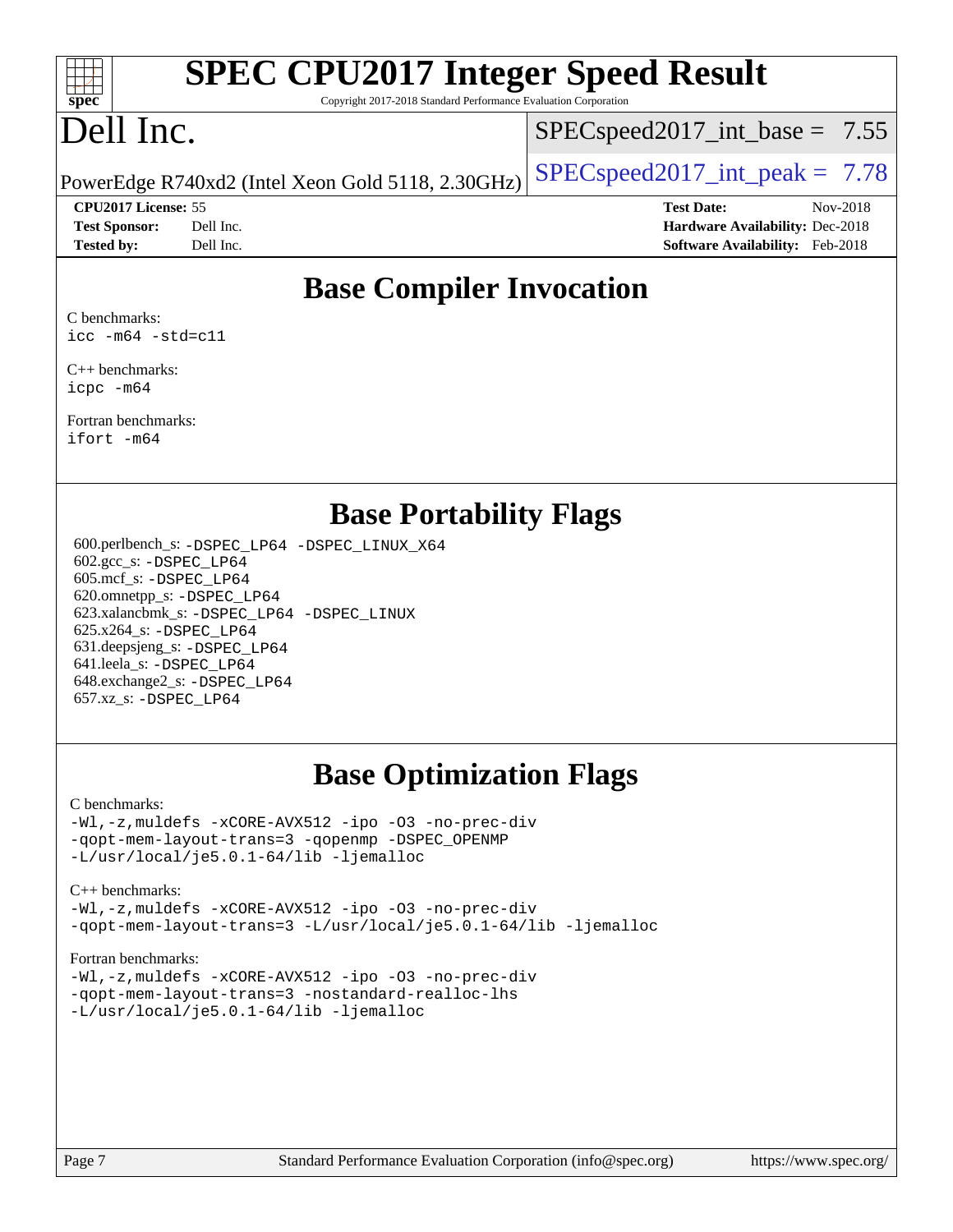### $+\ +$ **[spec](http://www.spec.org/)**

# **[SPEC CPU2017 Integer Speed Result](http://www.spec.org/auto/cpu2017/Docs/result-fields.html#SPECCPU2017IntegerSpeedResult)**

Copyright 2017-2018 Standard Performance Evaluation Corporation

# Dell Inc.

 $SPECspeed2017\_int\_base = 7.55$ 

PowerEdge R740xd2 (Intel Xeon Gold 5118, 2.30GHz)  $\left|$  [SPECspeed2017\\_int\\_peak =](http://www.spec.org/auto/cpu2017/Docs/result-fields.html#SPECspeed2017intpeak) 7.78

**[CPU2017 License:](http://www.spec.org/auto/cpu2017/Docs/result-fields.html#CPU2017License)** 55 **[Test Date:](http://www.spec.org/auto/cpu2017/Docs/result-fields.html#TestDate)** Nov-2018 **[Test Sponsor:](http://www.spec.org/auto/cpu2017/Docs/result-fields.html#TestSponsor)** Dell Inc. **[Hardware Availability:](http://www.spec.org/auto/cpu2017/Docs/result-fields.html#HardwareAvailability)** Dec-2018 **[Tested by:](http://www.spec.org/auto/cpu2017/Docs/result-fields.html#Testedby)** Dell Inc. **[Software Availability:](http://www.spec.org/auto/cpu2017/Docs/result-fields.html#SoftwareAvailability)** Feb-2018

# **[Peak Compiler Invocation](http://www.spec.org/auto/cpu2017/Docs/result-fields.html#PeakCompilerInvocation)**

[C benchmarks](http://www.spec.org/auto/cpu2017/Docs/result-fields.html#Cbenchmarks):

[icc -m64 -std=c11](http://www.spec.org/cpu2017/results/res2018q4/cpu2017-20181210-10189.flags.html#user_CCpeak_intel_icc_64bit_c11_33ee0cdaae7deeeab2a9725423ba97205ce30f63b9926c2519791662299b76a0318f32ddfffdc46587804de3178b4f9328c46fa7c2b0cd779d7a61945c91cd35)

[C++ benchmarks \(except as noted below\)](http://www.spec.org/auto/cpu2017/Docs/result-fields.html#CXXbenchmarksexceptasnotedbelow): [icpc -m64](http://www.spec.org/cpu2017/results/res2018q4/cpu2017-20181210-10189.flags.html#user_CXXpeak_intel_icpc_64bit_4ecb2543ae3f1412ef961e0650ca070fec7b7afdcd6ed48761b84423119d1bf6bdf5cad15b44d48e7256388bc77273b966e5eb805aefd121eb22e9299b2ec9d9)

623.xalancbmk\_s: [icpc -m32 -L/home/prasadj/specdev/IC18u2\\_Internal/lin\\_18\\_0\\_20180210/compiler/lib/ia32\\_lin](http://www.spec.org/cpu2017/results/res2018q4/cpu2017-20181210-10189.flags.html#user_peakCXXLD623_xalancbmk_s_intel_icpc_c6d030cd79af6ea7d6fb64c57e8fe7ae8fe0b96fc5a3b3f4a10e3273b3d7fa9decd8263f6330cef23f751cb093a69fae84a2bf4c243500a8eed069248128076f)

[Fortran benchmarks](http://www.spec.org/auto/cpu2017/Docs/result-fields.html#Fortranbenchmarks): [ifort -m64](http://www.spec.org/cpu2017/results/res2018q4/cpu2017-20181210-10189.flags.html#user_FCpeak_intel_ifort_64bit_24f2bb282fbaeffd6157abe4f878425411749daecae9a33200eee2bee2fe76f3b89351d69a8130dd5949958ce389cf37ff59a95e7a40d588e8d3a57e0c3fd751)

# **[Peak Portability Flags](http://www.spec.org/auto/cpu2017/Docs/result-fields.html#PeakPortabilityFlags)**

 600.perlbench\_s: [-DSPEC\\_LP64](http://www.spec.org/cpu2017/results/res2018q4/cpu2017-20181210-10189.flags.html#b600.perlbench_s_peakPORTABILITY_DSPEC_LP64) [-DSPEC\\_LINUX\\_X64](http://www.spec.org/cpu2017/results/res2018q4/cpu2017-20181210-10189.flags.html#b600.perlbench_s_peakCPORTABILITY_DSPEC_LINUX_X64) 602.gcc\_s: [-DSPEC\\_LP64](http://www.spec.org/cpu2017/results/res2018q4/cpu2017-20181210-10189.flags.html#suite_peakPORTABILITY602_gcc_s_DSPEC_LP64) 605.mcf\_s: [-DSPEC\\_LP64](http://www.spec.org/cpu2017/results/res2018q4/cpu2017-20181210-10189.flags.html#suite_peakPORTABILITY605_mcf_s_DSPEC_LP64) 620.omnetpp\_s: [-DSPEC\\_LP64](http://www.spec.org/cpu2017/results/res2018q4/cpu2017-20181210-10189.flags.html#suite_peakPORTABILITY620_omnetpp_s_DSPEC_LP64) 623.xalancbmk\_s: [-D\\_FILE\\_OFFSET\\_BITS=64](http://www.spec.org/cpu2017/results/res2018q4/cpu2017-20181210-10189.flags.html#user_peakPORTABILITY623_xalancbmk_s_file_offset_bits_64_5ae949a99b284ddf4e95728d47cb0843d81b2eb0e18bdfe74bbf0f61d0b064f4bda2f10ea5eb90e1dcab0e84dbc592acfc5018bc955c18609f94ddb8d550002c) [-DSPEC\\_LINUX](http://www.spec.org/cpu2017/results/res2018q4/cpu2017-20181210-10189.flags.html#b623.xalancbmk_s_peakCXXPORTABILITY_DSPEC_LINUX) 625.x264\_s: [-DSPEC\\_LP64](http://www.spec.org/cpu2017/results/res2018q4/cpu2017-20181210-10189.flags.html#suite_peakPORTABILITY625_x264_s_DSPEC_LP64) 631.deepsjeng\_s: [-DSPEC\\_LP64](http://www.spec.org/cpu2017/results/res2018q4/cpu2017-20181210-10189.flags.html#suite_peakPORTABILITY631_deepsjeng_s_DSPEC_LP64) 641.leela\_s: [-DSPEC\\_LP64](http://www.spec.org/cpu2017/results/res2018q4/cpu2017-20181210-10189.flags.html#suite_peakPORTABILITY641_leela_s_DSPEC_LP64) 648.exchange2\_s: [-DSPEC\\_LP64](http://www.spec.org/cpu2017/results/res2018q4/cpu2017-20181210-10189.flags.html#suite_peakPORTABILITY648_exchange2_s_DSPEC_LP64) 657.xz\_s: [-DSPEC\\_LP64](http://www.spec.org/cpu2017/results/res2018q4/cpu2017-20181210-10189.flags.html#suite_peakPORTABILITY657_xz_s_DSPEC_LP64)

# **[Peak Optimization Flags](http://www.spec.org/auto/cpu2017/Docs/result-fields.html#PeakOptimizationFlags)**

[C benchmarks](http://www.spec.org/auto/cpu2017/Docs/result-fields.html#Cbenchmarks):

```
600.perlbench_s: -W1, -z, muldefs -prof-gen(pass 1)-prof-use(pass 2) -02
-xCORE-AVX512 -qopt-prefetch -ipo -O3
-qopt-mem-layout-trans=3 -no-prec-div
-DSPEC_SUPPRESS_OPENMP -qopenmp -DSPEC_OPENMP
-fno-strict-overflow -L/usr/local/je5.0.1-64/lib
-ljemalloc
 602.gcc_s: -Wl,-z,muldefs -prof-gen(pass 1) -prof-use(pass 2) -O2
-xCORE-AVX512 -qopt-prefetch -ipo -O3
-qopt-mem-layout-trans=3 -no-prec-div
-DSPEC_SUPPRESS_OPENMP -qopenmp -DSPEC_OPENMP
-L/usr/local/je5.0.1-64/lib -ljemalloc
```
**(Continued on next page)**